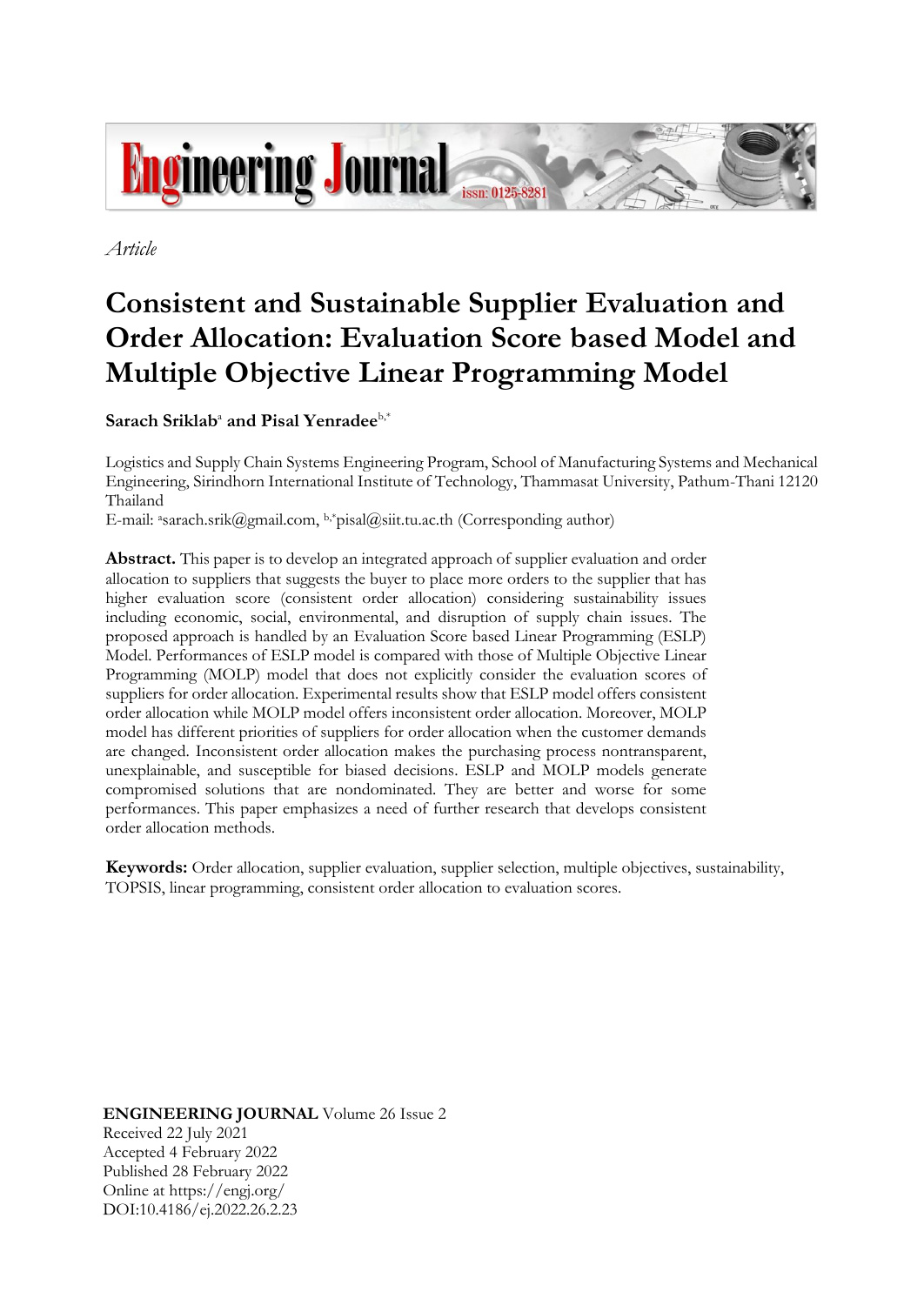## **1. Introduction**

Supplier evaluation and selection, and optimal order allocation to suppliers are two problems that are closely related in practice. How are they related? The buyer evaluates suppliers and inform evaluation scores to suppliers. The suppliers with higher score will get more purchase orders. This makes the purchasing process transparent. The suppliers will use this information to improve themselves to get more purchase orders in the future.

However, these two problems are rather separated in research. There are two streams of research. First, supplier evaluation models are proposed and analyzed by various research works [1-3]. They proposed models to calculate weighted scores based on various criteria, e.g., cost, quality, delivery, social, and environmental issues. Then, the suppliers are ranked based on the weighted scores. Second, optimal order allocation models are proposed by various research works [4-6]. Recently multiple objective models have received more interest [7-9]. The objectives that are popular include cost, quality, and delivery performances. Many researches apply Multiple Objective Linear Programming (MOLP) models for optimal order allocation to suppliers [4, 8, 9].

There are limited research works that use the weighted scores obtained from supplier evaluation models to optimally allocate purchase orders to suppliers. There is a strong need for the research to integrate the supplier evaluation and optimal order allocation problems.

There are two motivations for this research. First, it tries to integrate the supplier evaluation and optimal allocation of purchase orders to suppliers. This means that the supplier who get higher evaluation score should get more orders. Second, the proposed model should consider sustainability issues. The concept of sustainability is composed of four issues: economy, environment, society, and disruption. The order allocation to suppliers should be economical, social and environmental conscious, and avoid disruption of the supply chain.

Specific objectives of this paper are as follows:

- 1. To develop a Multiple Objective Linear Programming (MOLP) model to optimally allocate purchase orders to suppliers considering sustainability issues.
- 2. To develop an Evaluation Score based Linear Programming (ESLP) model to optimally allocate purchase orders to suppliers based on the evaluation scores considering sustainability issues. This is an integration of supplier evaluation and order allocation to suppliers.
- 3. To compare results from MOLP and ESLP models and analyze strengths and weaknesses of both models.

This paper has limited scopes as follows:

- 1. Linear programming approach is used since it is simple to be applied and it requires short computational time.
- 2. All parameters are constant. However, the model can be easily extended to fuzzy model.
- 3. The method to determine supplier evaluation scores can be any method. However, this paper selects TOPSIS (Technique for Order Preference by Similarity to the Ideal Solution) method which is well-known by researchers and industrial practitioners. For problems with fuzzy parameters, fuzzy TOPSIS [10] can be applied.
- 4. Sustainability issues under consideration include economy, environment, society, and disruption of supply chain [11, 12].

This paper has significant contributions. First, it proposes ESLP model, which optimally allocate purchase orders based on supplier evaluation scores obtained from well-known method, e.g., TOPSIS or AHP (Analytic Hierarchy Process). Second, it is an original paper that compares performances of MOLP and ESLP models and discusses strengths and weaknesses of both models.

The next section highlights differences between this paper and previous research. Methodology, mathematical models, and data of the case study are explained in Section 3. Results are presented and discussed in Section 4 and finally concluded in Section 5.

# **2. Literature Review**

This paper is related to supplier evaluation and selection, optimal allocation of purchase orders to suppliers, and sustainability issues. The sustainability includes economic, social, and environment issues. Therefore, previous research works are reviewed based on these issues as shown in Table 1.

Many research works use a variety of methodologies to evaluate suppliers, and calculate weighted score of suppliers, e.g., TOPSIS [7, 13], Hybrid and Zimmerman approach [4], Greyscale and rough set methodology [14], VIKOR (VlseKriterijumska Optimizacija l Kompromisno Resenje) [15], Systems dynamics Bayesian framework [16], Bayesian theory and Monte Carlo simulation with a Gibbs sampler [17], ANP [18], a revised multi-choice goal programming [19], Fuzzy inference system [20], and AHP [9, 21, 22, 23]. Table 1 summarizes previous researches related to supplier evaluation under sustainability issues so most research works consider economic, social, and environmental factors for supplier evaluation.

Some research works allocate purchase orders to suppliers considering various criteria, for example, purchase costs, quality levels, defective rates, on-time delivery, social related scores, and environmental related scores. This group of researches do not formally evaluate suppliers and do not calculate weighted scores of the suppliers [4, 9, 24, 25].

There are very limited research works that formally evaluate suppliers, report the weighted scores of suppliers, and use these scores as a basis to allocate purchase orders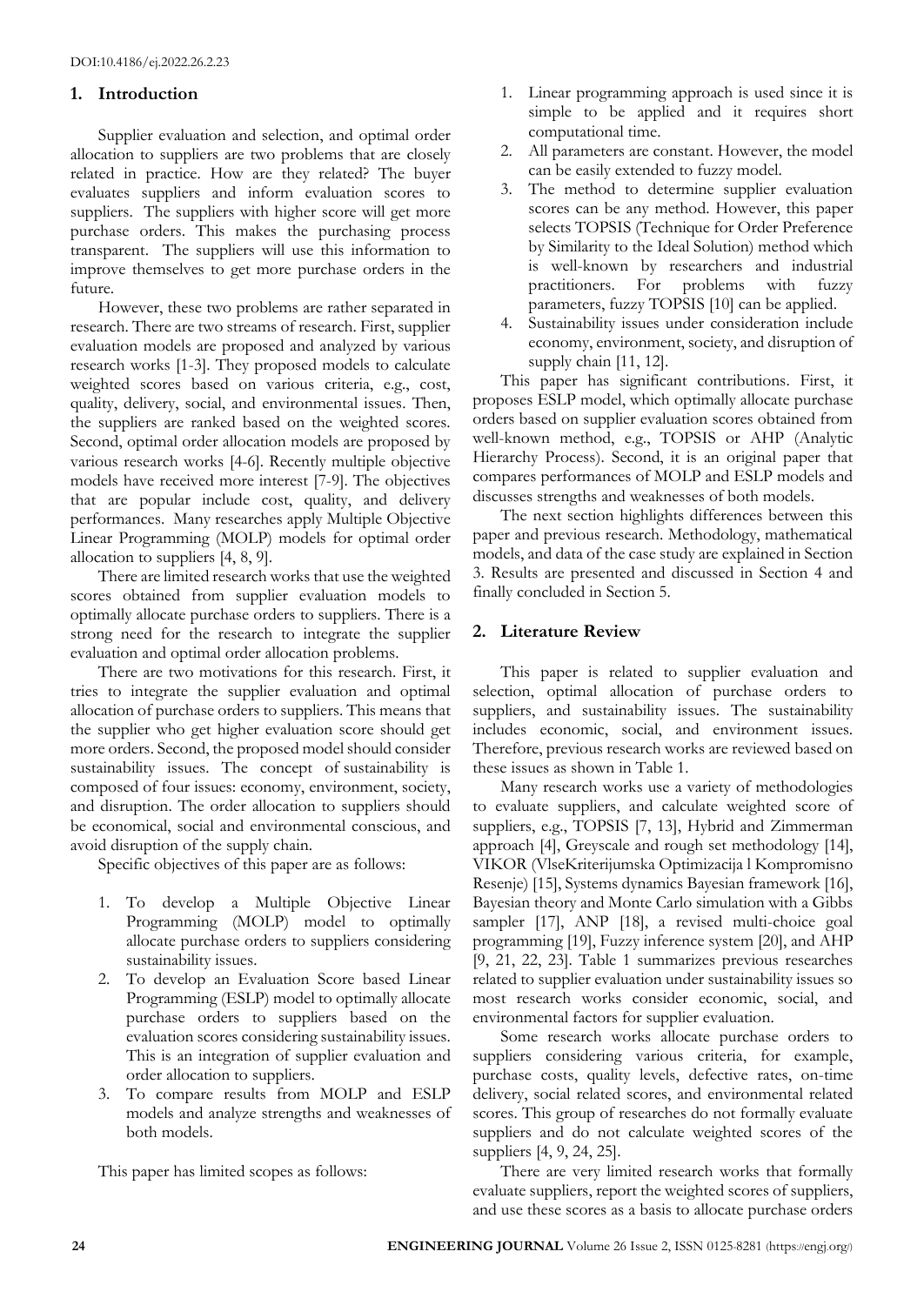to suppliers [7, 19, 21, 22, 26, 27]. Their models apply the weighted scores of suppliers to create the objective function called the total value of purchase. They also consider other objectives and determine compromised solution among objectives. Thus, the compromised solution may suggest to purchase more from the suppliers with lower evaluation scores, which is inconsistent order allocation.

A main purpose of this paper is to analyze advantages and disadvantages of two approaches, namely, order allocation to suppliers without formal supplier evaluation, and integrated supplier evaluation and order allocation to suppliers. Both approaches consider sustainability issues including economic, social, environmental, and nondisruption issues. Therefore, two types of mathematical models are developed. Their results will be compared to highlight the advantages and disadvantages of both approaches. This paper will strengthen literatures of supplier evaluation and order allocation.

# **3. Methodology**

This section proposes concepts of mathematical models to optimally allocate purchase orders among suppliers considering the sustainability issues, mathematical models, and data of case study.

## **3.1. Concepts of Mathematical Models**

There are two proposed mathematical models

- 1. Multiple Objective Linear Programming (MOLP) model
- 2. Evaluation Score based Linear Programming (ESLP) model

# Concept of MOLP model

Table 2 shows relationship between objectives and constraints of the proposed MOLP model versus the sustainability issues. It is clear that objectives 1, 2, and 3 are related to economy issues. Note that objective 2: minimize total defective units also contributes to environment since defective units increase waste and utilize more materials and energy. For objective 4, the environmental scores will be given to the suppliers based on the environmental characteristics of the supplied product as well as the goodness of environmental management of the supplier. Higher environmental score reflects an ability of the supplier and supplied product to save the environment and nature. Constraint 1: maintain at least two suppliers for each product is to reduce a chance of supply chain disruption due to disasters, e.g., flooding and short of supply. Constraint 2: each supplier that is selected should get not too low purchase quantity to ensure the sustainability (survival) of all selected suppliers.

# Concept of ESLP model

The ESLP model is simpler than the MOLP model since the 4 objectives are handled by the supplier scores

calculated by the supplier evaluation method that is applied. Suppose the supplier evaluation method is TOPSIS, the TOPSIS scores will be calculated based on the unit cost, defective rates, on-time performance, and environmental scores of the suppliers that can supply each product. The optimal allocation of purchase orders to the suppliers will be performed based on the TOPSIS scores. Note that the constraints of the MOLP and ESLP models are the same.

### **3.2. Mathematical Models**

This section defines indexes, parameters, and decision variables, and proposes the mathematical models.

## 3.2.1. Indexes

|         | Index of suppliers $\{1, 2, , I\}$                                       |
|---------|--------------------------------------------------------------------------|
|         |                                                                          |
| $\iota$ | Index of products $\{1, 2, , J\}$                                        |
| k.      | Index of performances { <i>c</i> :cost, <i>q</i> :quality, <i>d</i> :on- |
|         | time delivery, e:environent}                                             |
|         |                                                                          |

#### 3.2.2. Parameters

- *Cij* Unit cost of product *j* from supplier *i* (Baht)
- *Dij* Defective fraction of product *j* from supplier *i* (unitless)
- *Qij* On-time delivery fraction of product *j* from supplier *i* (unitless)
- *Eij* Environmental score of product *j* from supplier *i* (unitless)
- *TSij* TOPSIS score of product *j* from supplier *i* (unitless)
- *Dmj* Demand of product *j* (unit)
- *Fij* 1 if supplier *i* supply product *j*, 0 otherwise (unitless)
- *Aj* Minimum order fraction of product *j* (unitless)
- *M* Big positive number (unitless)
- *TCmax* Maximum total cost (Baht)
- *TCmin* Minimum total cost (Baht)
- *TQmax* Maximum total defective units (unit)
- *TQmin* Minimum total defective units (unit)
- *TDmax* Maximum total units delivered on-time (unit)
- *TDmin* Minimum total units delivered on-time (unit)
- *TEmax* Maximum total environment score (unitless)
- *TEmin* Minimum total environment score (unitless)
- $W_k$  Weight of satisfaction of performance  $k$  (unitless)

#### 3.2.3. Decision variables

- *Xij* Purchased quantity of product *j* from supplier *i* (unit)
- *Yij* 1 if product *j* is purchased from supplier *i*, 0 otherwise (unitless)
- *TC* Total cost (Baht)
- *TQ* Total defective units (unit)<br>*TD* Total units delivered on-tir
- Total units delivered on-time (unit)
- *TE* Total Environment score (unitless)
- $S_k$  Satisfaction of performance  $k$  (unitless)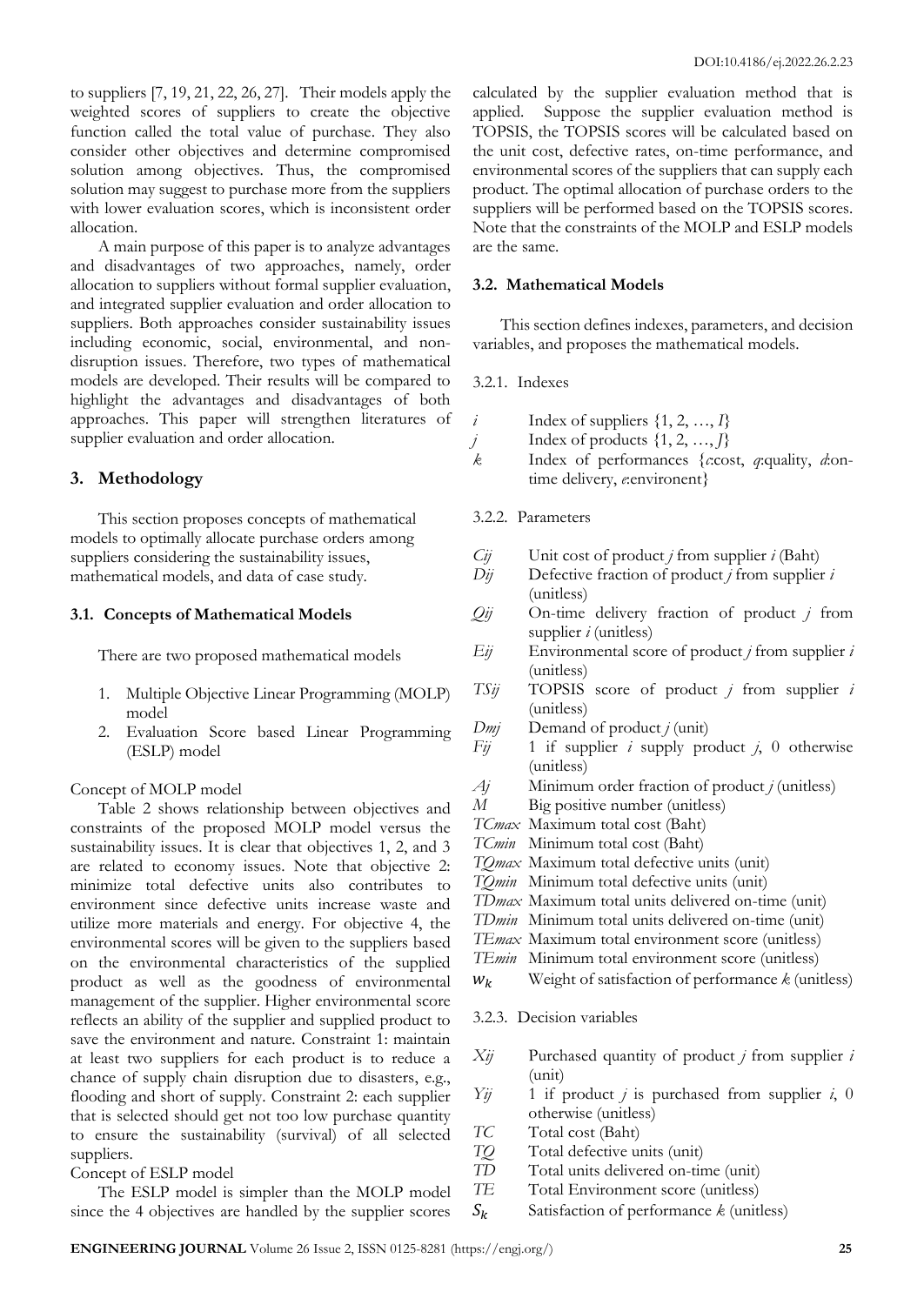DOI:10.4186/ej.2022.26.2.23

Table 1. Differences between this paper and previous works.

| radic 1. Differences between this paper and previous works.<br>Researches | Envi. Soc. | Eco. | Supplier<br>evaluation | Order<br>alloc. | Multi<br>period | Multi<br>product | Methodology/Solution<br>technique                                   |
|---------------------------------------------------------------------------|------------|------|------------------------|-----------------|-----------------|------------------|---------------------------------------------------------------------|
| Kannan et al.<br>$(2013)$ [7]                                             |            |      |                        |                 |                 |                  | FAHP, fuzzy TOPSIS<br>and FMOLP                                     |
| Shaw et al.<br>$(2012)$ [4]                                               | $\bullet$  |      |                        |                 |                 |                  | FAHP and fuzzy<br><b>MOMILP</b>                                     |
| Fallahpour et<br>al. (2017) [13]                                          |            |      |                        |                 |                 |                  | <b>FAHP</b>                                                         |
| Bai and Sarkis<br>$(2010)$ [14]                                           |            |      |                        |                 |                 |                  | Rough set theory and<br>Grey system                                 |
| Amindoust et<br>al. (2012) [20]                                           |            |      |                        |                 |                 |                  | Fuzzy inference                                                     |
| Luthra et al.<br>$(2017)$ [15]                                            |            |      |                        |                 |                 |                  | AHP, VIKOR, multi-<br>criteria optimization,<br>compromise solution |
| Orji and Wei<br>$(2015)$ [16]                                             |            |      |                        |                 |                 |                  | Fuzzy logic, Systems<br>dynamics Bayesian<br>framework              |
| Sarkis and<br>Dhavale (2015)<br>$[17]$                                    |            |      |                        |                 |                 |                  | Monte Carlo Markov<br>Chain                                         |
| Buyukozkan<br>and Cifci<br>$(2011)$ [18]                                  |            |      |                        |                 |                 |                  | Fuzzy ANP, Incomplete<br>preference relations                       |
| Kumar et al.<br>$(2017)$ [9]                                              |            |      |                        |                 |                 |                  | Fuzzy AHP and fuzzy<br>multi-objective linear<br>programming        |
| Hamdan and<br>Cheaitou<br>$(2017)$ [22]                                   |            |      |                        |                 |                 |                  | FAHP, fuzzy multi-<br>objective integer linear<br>programming       |
| Aktin and<br>Gergin (2016)<br>$[25]$                                      |            |      |                        |                 |                 |                  | MILP, 3BL<br>questionnaire, AHP                                     |
| Azadnia et al.<br>$(2015)$ [21]                                           |            |      |                        |                 |                 |                  | Rule-based weighted<br>fuzzy method, fuzzy<br>AHP, MOPP             |
| Cheraghalipour<br>and Farsad<br>$(2018)$ [26]                             |            |      |                        |                 |                 |                  | MILP, MCDM, Best<br>word method                                     |
| Shalke et al.<br>$(2017)$ [19]                                            |            |      |                        |                 |                 |                  | <b>MODM</b>                                                         |
| This paper                                                                |            |      |                        |                 |                 |                  | TOPSIS, MOLP, ESLP                                                  |

Table 2. Relationships between objectives and constraints vs. sustainability issues.

| Sustainability issues                               | Economy | Society     | Environment | Disruption |
|-----------------------------------------------------|---------|-------------|-------------|------------|
|                                                     |         | (suppliers) |             | of SC      |
| Objectives:                                         |         |             |             |            |
| 1. Minimize total purchase cost                     | Yes     |             |             |            |
| 2. Minimize total defective units                   | Yes     |             | Yes         |            |
| 3. Maximize total units delivered on-time           | Yes.    |             |             |            |
| 4. Maximize total environmental scores              |         |             | Yes         |            |
| Constraints:                                        |         |             |             |            |
| 1. Maintain at least 2 suppliers for each product   |         | Yes         |             |            |
| 2. Each supplier gets not too low purchase quantity |         | Yes         |             |            |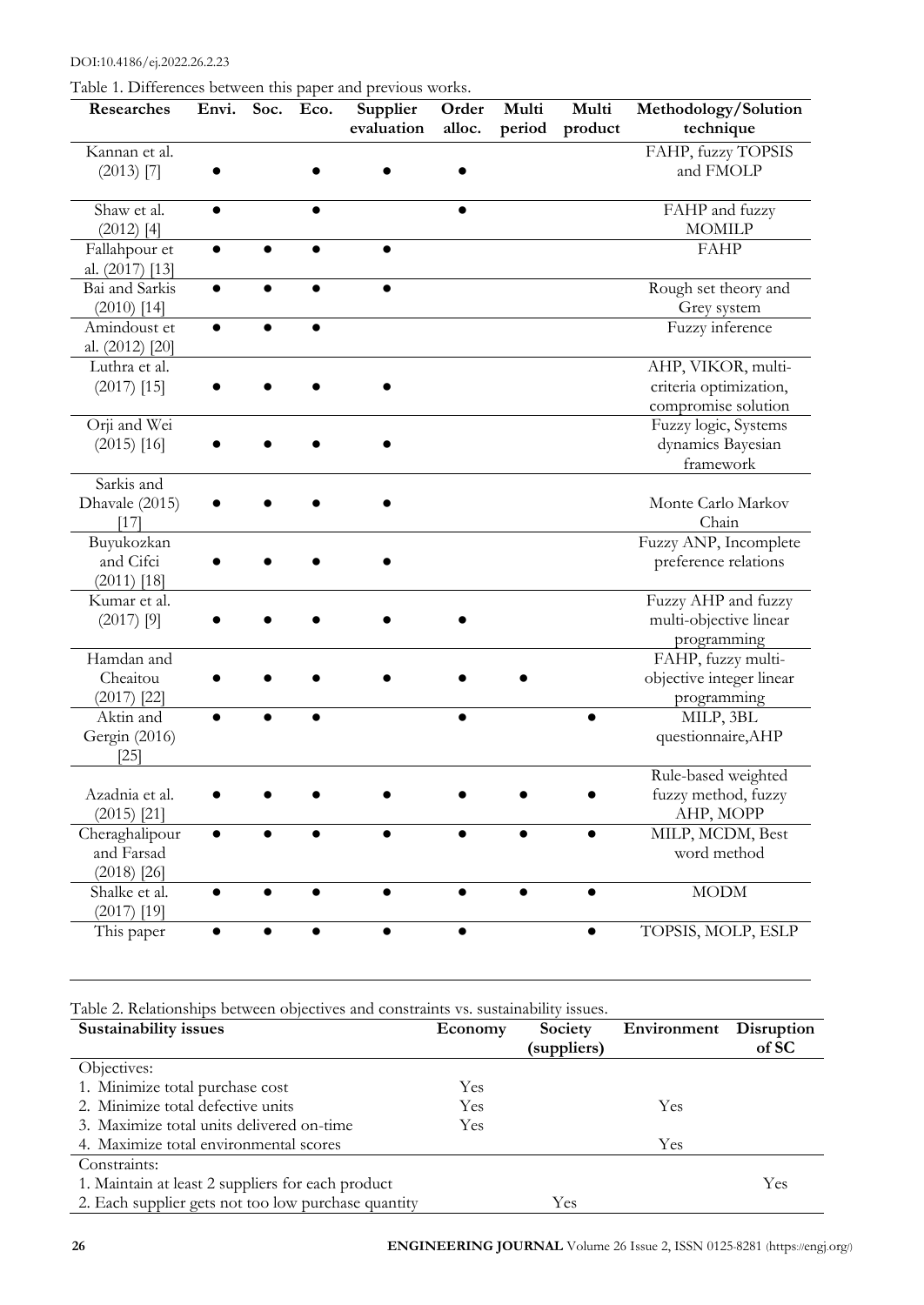#### 3.2.4. MOLP model

The MOLP model has four conflicting objectives, namely, to minimize total purchase cost (*TC*), minimize total defective units (*TQ*), maximize total units delivered on-time (*TD*), and maximize total environmental score (*TE*). *TC*, *TQ*, *TD* and *TE* are calculated by constraints (7) to (10), respectively. Note that the total environmental score (*TE*) is a sum of the product between the environmental score and purchase quantity. Since *TC*, *TQ*, *TD* and *TE* have different magnitude, the variable with relatively high magnitude will dominate other variables with lower magnitude. Therefore, *TC*, *TQ*, *TD* and *TE* are normalized to a common scale between 0.0 to 1.0 called a satisfaction level. Constraints (11-14) convert *TC*, *TQ*, *TD* and *TE* to the satisfaction level. Note that low values of *TC* and *TQ* result in higher satisfaction while high values of *TD* and *TE* result in higher satisfaction. Four objectives of the MOLP model are transformed into single objective by maximizing the weighted average of satisfactions of *TC*, *TQ*, *TD* and *TE* as shown by objective function (1). The weighted average method is applied by some previous works [27].

Demand constraint is presented by constraint (2). Constraint (3) states that at least two suppliers must be maintained for each product to avoid the disruption of the supply chain. Constraint (4) is a supply constraint to ensure that the purchase orders are placed to suppliers who can supply the products. Constraint (5) specifies that the suppliers that are selected will not get too low purchase quantity for sustainability and survival of the selected suppliers. Constraint (6) ensures that when the supplier is not selected, the purchase quantity must be zero. Binary and non-negativity conditions are specified by constraints (15) and (16).

Objective function

$$
\text{Maximize } \sum_{k} w_k S_k \tag{1}
$$

**Constraints** 

- $\sum_i X_{ij} = Dm_j, \forall j$  (2)  $\sum_{i} Y_{i i} \geq 2, \forall j$  (3)  $Y_{ij} \leq F_{ij}, \forall i, j$  (4)
- $X_{ij} \geq A_i D m_i Y_{ij}, \forall i, j$  (5)

$$
X_{ij} \le M Y_{ij}, \forall i, j
$$
\n
$$
(6)
$$

$$
TC = \sum_{i} \sum_{j} C_{ij} X_{ij} \tag{7}
$$

$$
TQ = \sum_{i} \sum_{j} Q_{ij} X_{ij}
$$
 (8)

$$
TD = \sum_{i} \sum_{j} D_{ij} X_{ij}
$$
  
\n
$$
TE = \sum_{i} \sum_{j} E_{ij} X_{ij}
$$
 (9) (10)

$$
S_c = (TCmax - TC) / \tag{10}
$$

$$
(TCmax - TCmin) \tag{11}
$$
\n
$$
S = (TCmax - TC)/T
$$

$$
S_q = (I \, Qmax - I \, Q)/(T \, Qmax - T \, Qmin)
$$
(12)

$$
S_d = (T D max - T D) /
$$
  
(*T D max - T D min*) (13)

$$
S_e = (TEmax - TE) / (TEmax - TEmin)
$$
\n(14)

$$
Y_{ij} \text{ is binary} \tag{15}
$$

$$
X_{ij} \ge 0 \tag{16}
$$

3.2.5. ESLP model

The ESLP model has single objective by nature. The objective function (17) is to maximize the sum of the product of supplier scores evaluated using TOPSIS method and the purchase quantity. This objective function tends to allocate more purchase quantity to the supplier with higher evaluation score. Note that if a buyer company currently uses other techniques, e.g., AHP and VIKOR, to evaluate the suppliers, the supplier scores from the techniques can be used to replace the TOPSIS scores. Constraints of ESLP model are the same as those of the MOLP model, except constraints (7-14) that are not required.

Objective function

$$
\text{Maximize } \sum_{i} \sum_{j} TS_{ij} X_{ij} \tag{17}
$$

Subject to

Constraints 
$$
(2-6, 15, and 16)
$$

3.2.6. Single Objective Linear Programming (SOLP) models

There are four SOLP models with different objective functions. Each SOLP model has only one objective function as shown by objective functions (18-21). They have the same sets of constraints. Four SOLP models are solved separately to yield 4 extreme solutions. For example, the SOLP model that minimize *TC* will yield the solution that has the best *TC* but not the best or the worst for other objectives. The solutions from four SOLP models are not compromised solutions among multiple objectives. They are used to determine, TCmax, TCmin, TQmax, TQmin, TDmax, TDmin,

TEmax, and TEmin which are the parameters of the satisfactions of performance  $k$ ,  $S_k$ , used in MOLP model.

#### Objective functions

Minimize 
$$
TC = \sum_i \sum_j C_{ij} X_{ij}
$$
 (18)

Minimize 
$$
TQ = \sum_i \sum_j Q_{ij}X_{ij}
$$
 (19)

Maximize 
$$
TD = \sum_i \sum_j D_{ij} X_{ij}
$$
 (20)

Maximize  $TE = \sum_i \sum_j E_{ij} X_{ij}$  (21)

Subject to

#### Constraints (2-6, 15, and 16)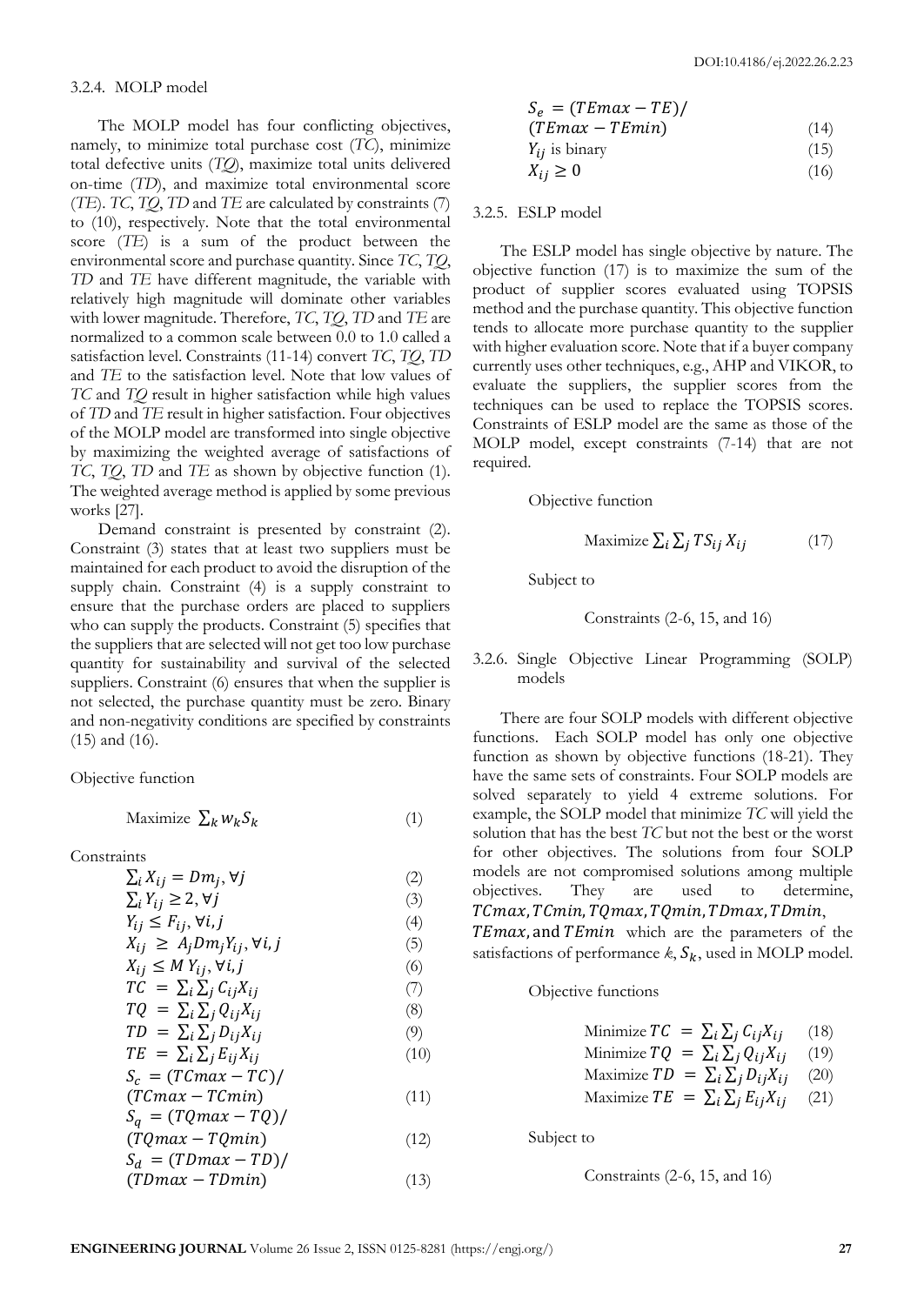#### **3.3. Data of Case Study**

The case study under consideration is described in this section. There is a buyer company that concerns about the sustainability of the supply chain. The buyer company purchases 10 products (P1 to P10) from 5 suppliers (S1 to S5). The unit costs, defective fractions, on-time delivery fractions, and environmental scores are estimated based on real data of a company and are presented in Tables 3 to 6, respectively. Note that  $n/a$  in the tables means that the supplier cannot supply the products. The environmental scores in Table 6 reflect the goodness for environment of the product, process, and activities of the supplier. Some products from some suppliers may contain some ingredients that are not environmentally friendly. Production process of some supplier may not be environmentally friendly. Some suppliers may conduct corporate social responsibility (CSR) activities that are good for environments. These issues are related to the environmental scores in Table 6. The supplier evaluation scores called TOPSIS scores in Table 7 are calculated

using TOPSIS method based on unit costs, defective fractions, on-time delivery fractions, and environmental scores presented in Tables 3 to 6. How to calculate the supplier evaluation scores using TOPSIS method are presented by Fallahpour et al. (2017) [13].

Behaviors of MOLP and ESLP models will be analyzed using two data sets of demands, which are presented in Tables 8 and 9. The MOLP model needs parameters of  $W_k$ , weight of satisfaction of performance k. Management team of the buyer company feels that all performances have nearly equal weights. Thus,  $W_k$  are set at 0.25 for all *k*. This set of weights are also used to calculated TOPSIS scores of suppliers.

The buyer company set the minimum order policy that all suppliers that are selected will receive a purchase quantity not less than 30% of the demand of the product that is purchased from that supplier. Therefore, A*j*, minimum order fraction of product *j*, is set at 0.3 for all products.

Table 3. Unit costs.

| Unit cost<br>(Cij) | P1  | P <sub>2</sub> | P3 | P4         | P5  | P6  | P7  | P8  | P9  | <b>P10</b> |
|--------------------|-----|----------------|----|------------|-----|-----|-----|-----|-----|------------|
| S1                 | 120 | 50             | 30 | 150        | 180 | n/a | 80  | n/a | 70  | 50         |
| S <sub>2</sub>     | n/a | 60             | 50 | <b>200</b> | 110 | 55  | n/a | 180 | 85  | 30         |
| S3                 | n/a | 75             | 40 | 170        | 130 | 65  | 58  | 200 | 75  | 40         |
| S4                 | 110 | n/a            | 25 | 250        | 150 | 80  | 67  | 190 | 90  | 60         |
| S5                 | 90  | n/a            | 20 | 190        | n/a | 50  | 73  | 210 | 100 | n/a        |

Table 4. Defective fractions.

| <b>Defective</b><br>fraction<br>$\left( Dij\right)$ | P1     | P2     | P3     | P4     | P5     | P6     | P7     | P8     | P9     | <b>P10</b> |
|-----------------------------------------------------|--------|--------|--------|--------|--------|--------|--------|--------|--------|------------|
| S1                                                  | 0.0122 | 0.0213 | 0.0299 | 0.0156 | 0.0148 | n/a    | 0.0289 | n/a    | 0.0124 | 0.0300     |
| S <sub>2</sub>                                      | n/a    | 0.0169 | 0.0147 | 0.0103 | 0.0100 | 0.0158 | n/a    | 0.0236 | 0.0158 | 0.0248     |
| S <sub>3</sub>                                      | n/a    | 0.0245 | 0.0277 | 0.0300 | 0.0148 | 0.0138 | 0.0147 | 0.0101 | 0.0224 | 0.0278     |
| S4                                                  | 0.0131 | n/a    | 0.0107 | 0.0164 | 0.0122 | 0.0192 | 0.0184 | 0.0147 | 0.0168 | 0.0101     |
| S5                                                  | 0.0224 | n/a    | 0.0235 | 0.0246 | n/a    | 0.0300 | 0.0147 | 0.0139 | 0.0265 | n/a        |

Table 5. On-time delivery fractions.

| On-time<br>delivery<br>fraction<br>$(Q_{ij})$ | P1    | P <sub>2</sub> | P3    | P4    | P5    | P6    | P7    | P8    | P9    | P <sub>10</sub> |
|-----------------------------------------------|-------|----------------|-------|-------|-------|-------|-------|-------|-------|-----------------|
| S1                                            | 1.000 | 0.901          | 0.988 | 0.916 | 0.904 | n/a   | 0.989 | n/a   | 0.925 | 0.999           |
| S <sub>2</sub>                                | n/a   | 0.945          | 0.989 | 0.993 | 0.916 | 0.935 | n/a   | 0.966 | 0.975 | 0.902           |
| S <sub>3</sub>                                | n/a   | 0.972          | 0.985 | 0.947 | 0.981 | 0.945 | 0.905 | 0.987 | 0.925 | 0.955           |
| S <sub>4</sub>                                | 0.981 | n/a            | 0.976 | 0.983 | 0.985 | 0.943 | 0.975 | 0.935 | 0.988 | 1.000           |
| S <sub>5</sub>                                | 0.929 | n/a            | 0.961 | 0.981 | n/a   | 0.915 | 0.936 | 0.985 | 1.000 | n/a             |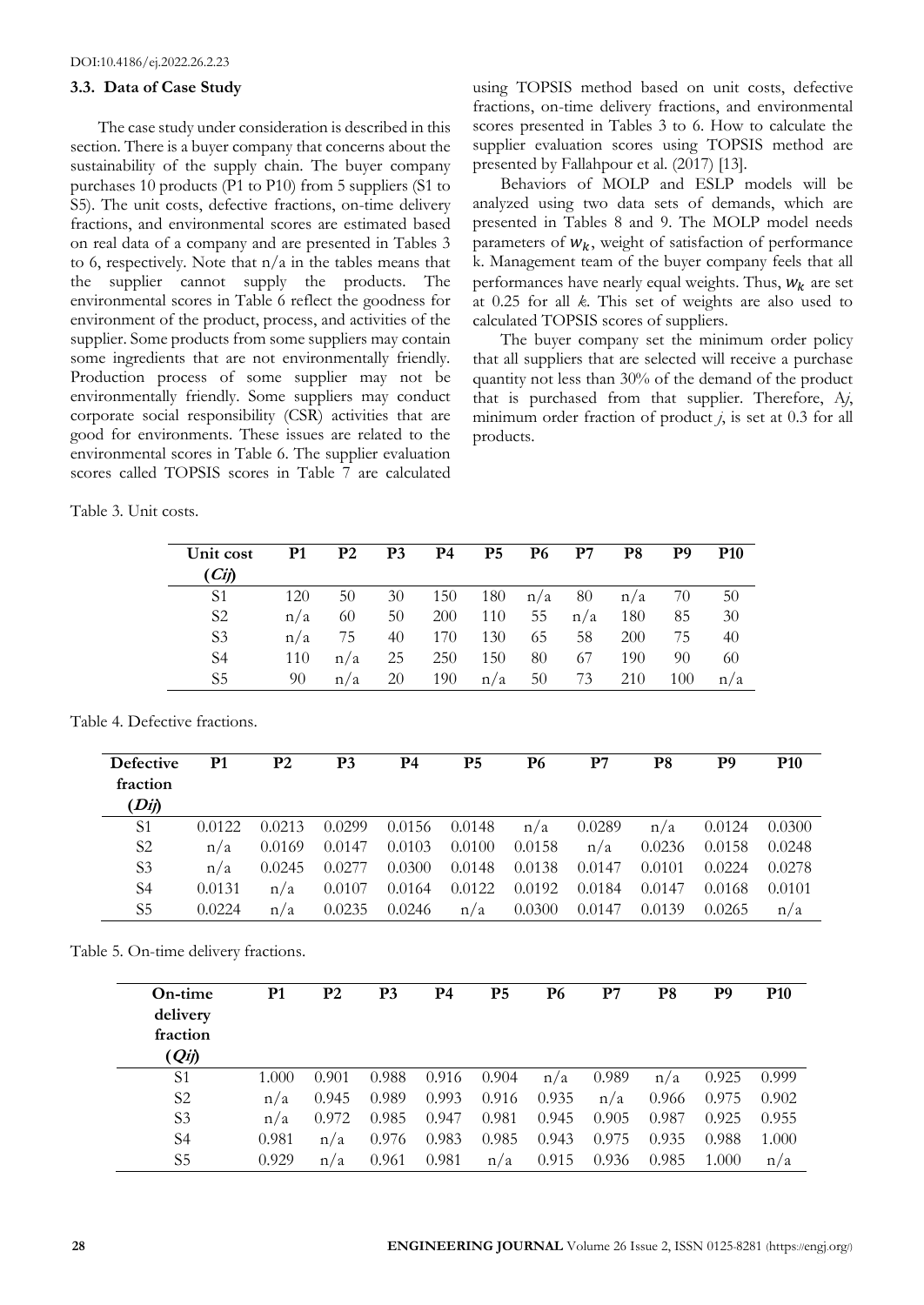#### Table 6. Environment scores.

|                                  | Env.<br>Score<br>(Eij)     | P1             | P <sub>2</sub> | P <sub>3</sub> | P <sub>4</sub> | P <sub>5</sub> | <b>P6</b>      | P7            | P <sub>8</sub> | P <sub>9</sub> | P <sub>10</sub> |                 |
|----------------------------------|----------------------------|----------------|----------------|----------------|----------------|----------------|----------------|---------------|----------------|----------------|-----------------|-----------------|
|                                  | S1                         | $\overline{4}$ | $\overline{0}$ | $\mathbf{1}$   | $\mathbf{1}$   | $\overline{4}$ | n/a            | $\mathbf{1}$  | n/a            | $\mathbf{1}$   | $\sqrt{2}$      |                 |
|                                  | S <sub>2</sub>             | n/a            | 1              | 1              | 4              | 3              | $\sqrt{2}$     | n/a           | 1              | 3              | 1               |                 |
|                                  | S <sub>3</sub>             | n/a            | 3              | 1              | $\overline{c}$ | $\overline{2}$ | $\mathfrak{Z}$ | 1             | 3              | $\overline{c}$ | $\overline{c}$  |                 |
|                                  | S <sub>4</sub>             | $\mathfrak{Z}$ | n/a            | $\overline{c}$ | $\sqrt{2}$     | $\overline{4}$ | 3              | $\mathbf{2}$  | $\mathbf{1}$   | $\mathfrak{Z}$ | $\overline{4}$  |                 |
|                                  | S <sub>5</sub>             | $\overline{2}$ | n/a            | $\overline{2}$ | $\overline{4}$ | n/a            | $\mathbf{1}$   | $\mathbf{1}$  | $\overline{4}$ | $\overline{4}$ | n/a             |                 |
|                                  | Table 7. TOPSIS scores.    |                |                |                |                |                |                |               |                |                |                 |                 |
| <b>TOPSIS</b><br>Score<br>(TSij) | P1                         | P <sub>2</sub> | P <sub>3</sub> | P <sub>4</sub> |                | P <sub>5</sub> | <b>P6</b>      | P7            |                | P <sub>8</sub> | P <sub>9</sub>  | P <sub>10</sub> |
| S <sub>1</sub>                   | 0.762                      | 0.205          | 0.339          | 0.445          |                | 0.493          | n/a            | 0.075         |                | n/a            | 0.428           | 0.276           |
| S <sub>2</sub>                   | n/a                        | 0.387          | 0.378          | 0.849          |                | 0.688          | 0.673          | n/a           |                | 0.099          | 0.678           | 0.336           |
| S <sub>3</sub>                   | n/a                        | 0.754          | 0.208          | 0.312          |                | 0.332          | 0.832          | 0.505         |                | 0.740          | 0.365           | 0.352           |
| S <sub>4</sub>                   | 0.636                      | n/a            | 0.900          | 0.450          |                | 0.674          | 0.646          | 0.807         |                | 0.318          | 0.645           | 0.692           |
| S <sub>5</sub>                   | 0.238                      | n/a            | 0.666          | 0.609          |                | n/a            | 0.292          | 0.476         |                | 0.823          | 0.572           | n/a             |
|                                  | Table 8. Set 1 of demands. |                |                |                |                |                |                |               |                |                |                 |                 |
|                                  |                            | P1             | P <sub>2</sub> | P <sub>3</sub> | P <sub>4</sub> | P <sub>5</sub> | <b>P6</b>      | P7            | P <sub>8</sub> | P <sub>9</sub> | P <sub>10</sub> |                 |
|                                  | Demand<br>$(Dm_i)$         | 6000           | 8000           | 10000          | 4000           | 6000           | 9000           | 8000          | 4000           | 8000           | 9000            |                 |
|                                  | Table 9. Set 2 of demands. |                |                |                |                |                |                |               |                |                |                 |                 |
|                                  |                            | P <sub>1</sub> | $\mathbf{P}2$  | P <sub>3</sub> | P <sub>4</sub> | P <sub>5</sub> | <b>P6</b>      | $\mathbf{P}7$ | P <sub>8</sub> | P <sub>9</sub> | P <sub>10</sub> |                 |
|                                  | Demand<br>(                | 7000           | 9000           | 15000          | 6000           | 8000           | 10000          | 5000          | 6000           | 7000           | 10000           |                 |

#### **4. Results and Discussions**

 $(Dm_i)$ 

This section is divided into 4 parts. First, the results from SOLP models are presented. Then, the solution of MOLP model is discussed. Third, solutions from MOLP and ESLP models are compared. Finally, managerial insights obtained from results are discussed.

#### **4.1. Results from SOLP Models**

There are 4 SOLP models. When an SOLP model is solved to obtain an optimal solution, four performance measures (*TC*, *TQ*, *TD*, and *TE*) are determined. Table 10 summarizes performance measures of the solutions from 4 SOLP models. It is seen that the model that minimize *TC* results in the best *TC* but the worst *TQ*, *TD*, and *TE*. In general, when a performance measure is optimized, that performance measure will be the best but other performance measures may not be the best. The SOLP models provide extreme solutions that are the best for one or more objectives but not the best or may be the worst for other objectives. There is no solution that is the best for all performance measures because some performance measures are conflicting. Therefore, compromised solutions among multiple objectives should be determined from MOLP or ESLP models.

From Table 10, maximum and minimum values of *TC*  $(TCmax$  and  $TCmin$ ) are determined form the entries in *TC* column, which are 6,765,300 and 5,085,100, respectively. Similarly, TQmax, TQmin, TDmax, TDmin, TEmax, and TEmin are 1,419, 984, 70,711, 67,131, 217,000, and 105,800, respectively. These values are input parameters needed by the MOLP model.

#### **4.2. Results from MOLP Model**

The MOLP model tries to determine a compromised solution by maximizing weighted average satisfactions of four performance measures. Table 11 shows that the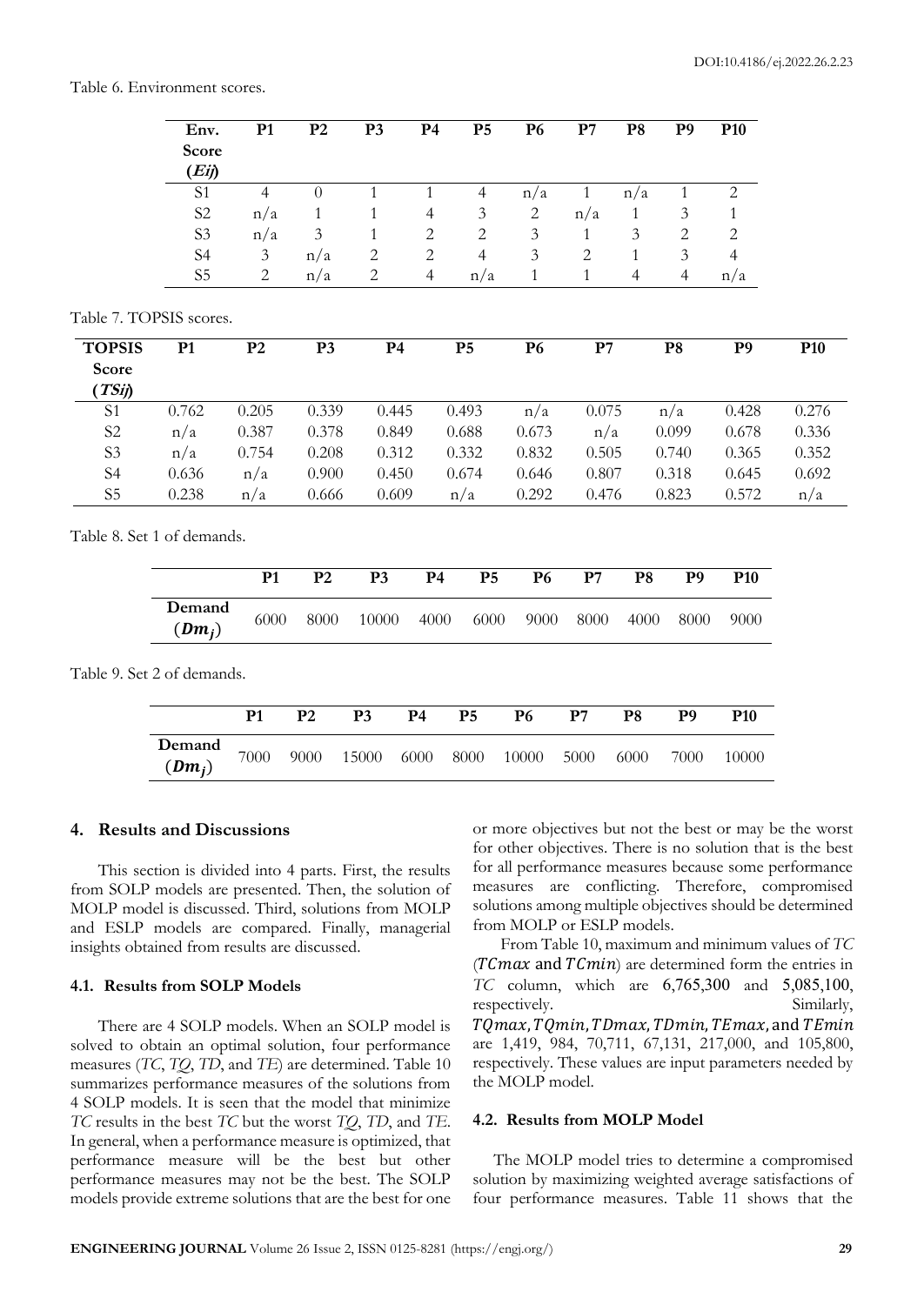weighted average satisfaction is 0.69, which is relatively high. However, the satisfaction of cost is relatively low (0.36) while the satisfactions of quality, delivery, and environmental score are relatively high (0.83, 0.76, and 0.79, respectively). The reason for low satisfaction of cost is that when the cost is the best, the quality, delivery and environmental score are the worst. Thus, to maximize the weighted average when all weights are equal, the satisfactions of quality, delivery, and environmental score have higher priority and the satisfaction of cost is scarified. If a supply chain planner would like to get higher satisfaction of cost, the weight of cost should be increased and other weights are decreased. However, this weight adjustment may result in a reduction of the weighted average satisfactions. Another simple method to increase the satisfaction of cost is to add a constraint to specify a minimum limit of the satisfaction of cost.

# **4.3. Comparison of Results from MOLP and ESLP Models**

Table 12 shows purchase quantities of 10 products from 5 suppliers based on MOLP and ESLP models for demand set 1. It can be observed that each product is purchased from 2 suppliers because both models have a constraint that the minimum number of suppliers equals to two to avoid the disruption of supply chain when one of the suppliers cannot deliver due to disaster. The bold entries show different purchase quantities of both models. Four out of ten products (products 2, 3, 8, and 10) have different purchase quantities, for example, MOLP model suggests to purchase more units from supplier 2 than from supplier 3 while ESLP model suggests to purchase more from supplier 3 than from supplier 2. The TOPSIS scores in Table 7 show that supplier 3 has higher evaluation score than supplier 2. Thus, the purchase quantities from ESLP model is consistent to the TOPSIS scores. Table 12 indicates that ESLP model always suggests to purchase more from the supplier that has higher evaluation score while for MOLP model, four out of ten products have inconsistent purchase decisions.

Results in Table 2 also show that two sources of suppliers are maintained for each product, which reduce a chance of disruption when a supplier cannot deliver products to the buyer. Moreover, the minor supplier gets 30% of total demand which is not too low for survival. This is a social issue of the sustainability.

Table 13 presents purchase quantities from MOLP model when the customer demands are changed. It indicates that when demands are changed, three out of ten products (products 2,5, and 7) have different priorities of purchasing. For example, product 2 is purchased more from supplier 2 than from supplier 3 for demand set 1 while it is purchased more from supplier 3 than from supplier 2 for demand set 2. In addition, product 7 is purchased from suppliers 4 and 3 for demand set 1 but purchased from suppliers 4 and 5 for demand set 2. Results in Table 13 clearly show that the priority of purchasing may be changed when the demands are changed. When TOPSIS scores in Table 7 are considered, it is seen that MOLP solutions for both data sets are not consistent to the TOPSIS scores. Note that when demands are changed, the supplier evaluation scores from TOPSIS model are not changed.

Table 10. Results from SOLP models.

|             | TC (Baht)  | TQ (units)    |
|-------------|------------|---------------|
| Minimize TC | 5,085,100  | 1,419         |
| Minimize TQ | 5,928,000  | 981           |
| Maximize TD | 6,765,300  | 1,295         |
| Maximize TE | 6,607,900  | 1,202         |
| Max. value  | 6,765,300  | 1,419         |
| Min. value  | 5,085,100  | 981           |
|             | TD (units) | TE (unitless) |
| Minimize TC | 67,131     | 105,800       |
| Minimize TQ | 68,800     | 163,200       |
| Maximize TD | 70,711     | 196,200       |
| Maximize TE | 70,026     | 217,000       |
| Max. value  | 70,711     | 217,000       |
| Min. value  |            |               |

Table 11. Results from MOLP model.

| Items                                     | <b>Values</b> |
|-------------------------------------------|---------------|
| Total cost, $TC$                          | 6,152,400     |
| Max total cost, TCmax                     | 6,765,300     |
| Min total cost, TCmin                     | 5,085,100     |
| Total defective units, $TQ$               | 1,056         |
| Max total defective units, TQmax          | 1,419         |
| Min total defective units, TQmin          | 981           |
| Total units delivered on-time, TD         | 69,838        |
| Max total units delivered on-time,        |               |
| TDmax                                     | 70,711        |
| Min total units delivered on-time,        |               |
| TDmin                                     | 67,131        |
| Total environment score, TE               | 193,500       |
| Max total environment score, TEmax        | 217,000       |
| Min total environment score, TEmin        | 105,800       |
| Satisfaction of cost, $S_c$               | 0.36          |
| Satisfaction of quality, $S_q$            | 0.83          |
| Satisfaction of delivery, $S_d$           | 0.76          |
| Satisfaction of environment score, $S_e$  | 0.79          |
| Weight of satisfaction of cost, $W_c$     | 0.25          |
| Weight of satisfaction of quality, $W_q$  | 0.25          |
| Weight of satisfaction of delivery, $W_d$ | 0.25          |
| Weight of satisfaction of environment     |               |
| score, $W_e$                              | 0.25          |
| Weighted average satisfactions            | 0.69          |

Table 14 shows ESLP solutions when demands are changed. When the demands are changed, the purchase quantities are changed but the priority of purchasing is always the same and consistent with the TOPSIS scores.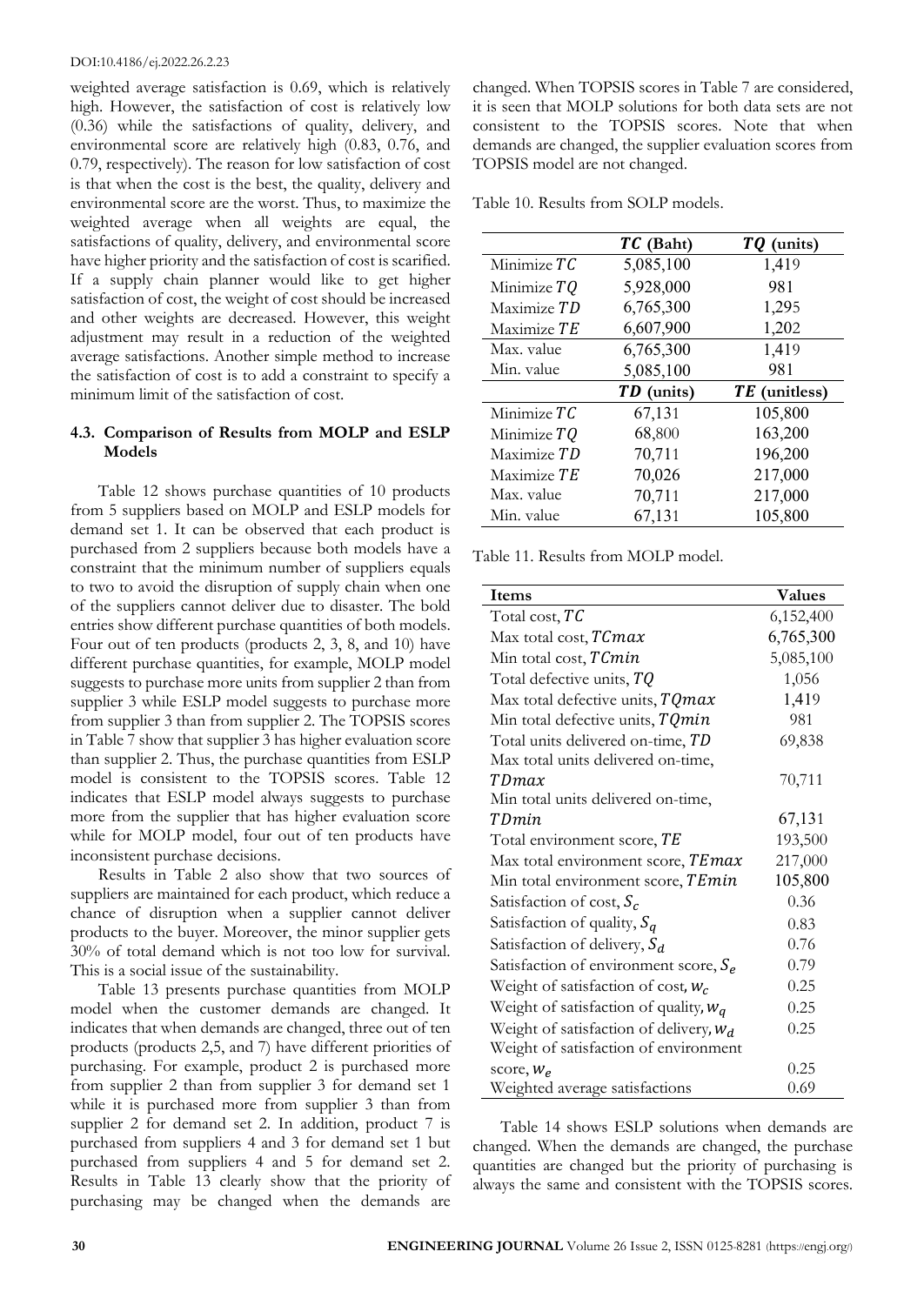This means that the supplier with higher TOPSIS score will always get higher purchase quantity.

Tables 15 and 16 present performances of MOLP and ESLP models for data sets 1 and 2, respectively. For both data sets, MOLP is better for total defective units and total units delivered on-time while ESLP is better for total costs

and total environmental scores. The percentages of difference for each performance are shown in both tables. It is concluded that solutions from MOLP and ESLP models are comparable based on four performances measures. Both solutions are nondominated solutions.

|                      | P <sub>1</sub> | P <sub>2</sub> | P <sub>3</sub> | P4       | P <sub>5</sub> | <b>P6</b> | P7   | P8               | P <sub>9</sub> | <b>P10</b> |
|----------------------|----------------|----------------|----------------|----------|----------------|-----------|------|------------------|----------------|------------|
| <b>MOLP</b> solution |                |                |                |          |                |           |      |                  |                |            |
| S1                   | 4200           | 0              | $\Omega$       |          | 0              |           | 0    | $\Omega$         | $\Omega$       | 2700       |
| S <sub>2</sub>       | $\theta$       | 5600           | 3000           | 2800     | 4200           | 2700      |      | $\left( \right)$ | 5600           |            |
| S <sub>3</sub>       |                | 2400           |                | 0        |                | 6300      | 2400 | 2800             |                |            |
| S4                   | 1800           | $\left($       | 7000           | 0        | 1800           | $\Omega$  | 5600 | $\Omega$         | 2400           | 6300       |
| S <sub>5</sub>       | 0              | 0              | 0              | 1200     | $\Omega$       | $\theta$  | 0    | 1200             | $\Omega$       | $\theta$   |
| <b>ESLP</b> solution |                |                |                |          |                |           |      |                  |                |            |
| S1                   | 4200           | 0              | $\Omega$       |          |                |           |      | 0                |                |            |
| S <sub>2</sub>       | $\Omega$       | 2400           | $\Omega$       | 2800     | 4200           | 2700      |      | 0                | 5600           |            |
| S <sub>3</sub>       | 0              | 5600           | $\Omega$       | $\Omega$ | 0              | 6300      | 2400 | 1200             | $\Omega$       | 2700       |
| S4                   | 1800           | $\theta$       | 7000           | 0        | 1800           |           | 5600 | $\Omega$         | 2400           | 6300       |
| S <sub>5</sub>       | 0              | 0              | 3000           | 1200     | 0              |           |      | 2800             |                |            |

Table 12. Purchase quantities from MOLP and ESLP models for demand set 1.

Table 13. MOLP solutions when demands are changed.

|                | P <sub>1</sub>                        | P <sub>2</sub> | P <sub>3</sub> | <b>P4</b> | P <sub>5</sub> | <b>P6</b> | P7           | P <sub>8</sub>   | P <sub>9</sub> | <b>P10</b> |
|----------------|---------------------------------------|----------------|----------------|-----------|----------------|-----------|--------------|------------------|----------------|------------|
|                | <b>MOLP</b> solution for demand set 1 |                |                |           |                |           |              |                  |                |            |
| S1             | 4200                                  |                |                |           |                |           | $\mathbf{0}$ |                  | 0              | 2700       |
| S <sub>2</sub> | $\Omega$                              | 5600           | 3000           | 2800      | 4200           | 2700      |              | $\cup$           | 5600           |            |
| S <sub>3</sub> | 0                                     | 2400           |                |           |                | 6300      | 2400         | 2800             |                |            |
| S <sub>4</sub> | 1800                                  |                | 7000           |           | 1800           |           | 5600         |                  | 2400           | 6300       |
| S <sub>5</sub> | 0                                     |                | 0              | 1200      | $\theta$       | O         | O            | 1200             | $\theta$       |            |
|                | <b>MOLP</b> solution for demand set 2 |                |                |           |                |           |              |                  |                |            |
| S <sub>1</sub> | 4900                                  |                |                |           |                |           |              |                  |                | 3000       |
| S <sub>2</sub> | 0                                     | 2700           | 4500           | 4200      | 2400           | 3000      |              |                  | 4900           |            |
| S <sub>3</sub> | $\Omega$                              | 6300           | $\Omega$       |           | $\mathcal{O}$  | 7000      |              | 4200             | $\bigcap$      |            |
| S4             | 2100                                  | $\theta$       | 10500          |           | 5600           | $\theta$  | 3500         | $\left( \right)$ | 2100           | 7000       |
| S <sub>5</sub> | $\theta$                              |                | 0              | 1800      |                |           | 1500         | 1800             |                |            |

Table 14. ESLP solutions when demands are changed.

|                | P <sub>1</sub>                         | P <sub>2</sub>   | P3       | P4   | P <sub>5</sub> | <b>P6</b> | P7   | P <sub>8</sub> | P <sub>9</sub> | <b>P10</b> |
|----------------|----------------------------------------|------------------|----------|------|----------------|-----------|------|----------------|----------------|------------|
|                | <b>ESLP</b> solution with demand set 1 |                  |          |      |                |           |      |                |                |            |
| S <sub>1</sub> | 4200                                   | $\left( \right)$ | $\theta$ |      |                |           |      |                |                |            |
| S <sub>2</sub> | $\left( \right)$                       | 2400             | $\theta$ | 2800 | 4200           | 2700      |      |                | 5600           |            |
| S <sub>3</sub> |                                        | 5600             |          |      |                | 6300      | 2400 | 1200           |                | 2700       |
| S <sub>4</sub> | 1800                                   |                  | 7000     |      | 1800           | $\Omega$  | 5600 |                | 2400           | 6300       |
| S <sub>5</sub> | $\left( \right)$                       | $\Omega$         | 3000     | 1200 | $\Omega$       | $\theta$  |      | 2800           |                |            |
|                | <b>ESLP</b> solution with demand set 2 |                  |          |      |                |           |      |                |                |            |
| S1             | 4900                                   |                  | 0        |      |                |           |      |                |                |            |
| S <sub>2</sub> | $\theta$                               | 2700             | 0        | 4200 | 5600           | 3000      |      |                | 4900           |            |
| S <sub>3</sub> |                                        | 6300             |          |      |                | 7000      | 1500 | 1800           | $\Omega$       | 3000       |
| S4             | 2100                                   | $\Omega$         | 10500    |      | 2400           | $\Omega$  | 3500 | $\Omega$       | 2100           | 7000       |
| S <sub>5</sub> | $\theta$                               |                  | 4500     | 1800 | 0              | $\theta$  |      | 4200           |                |            |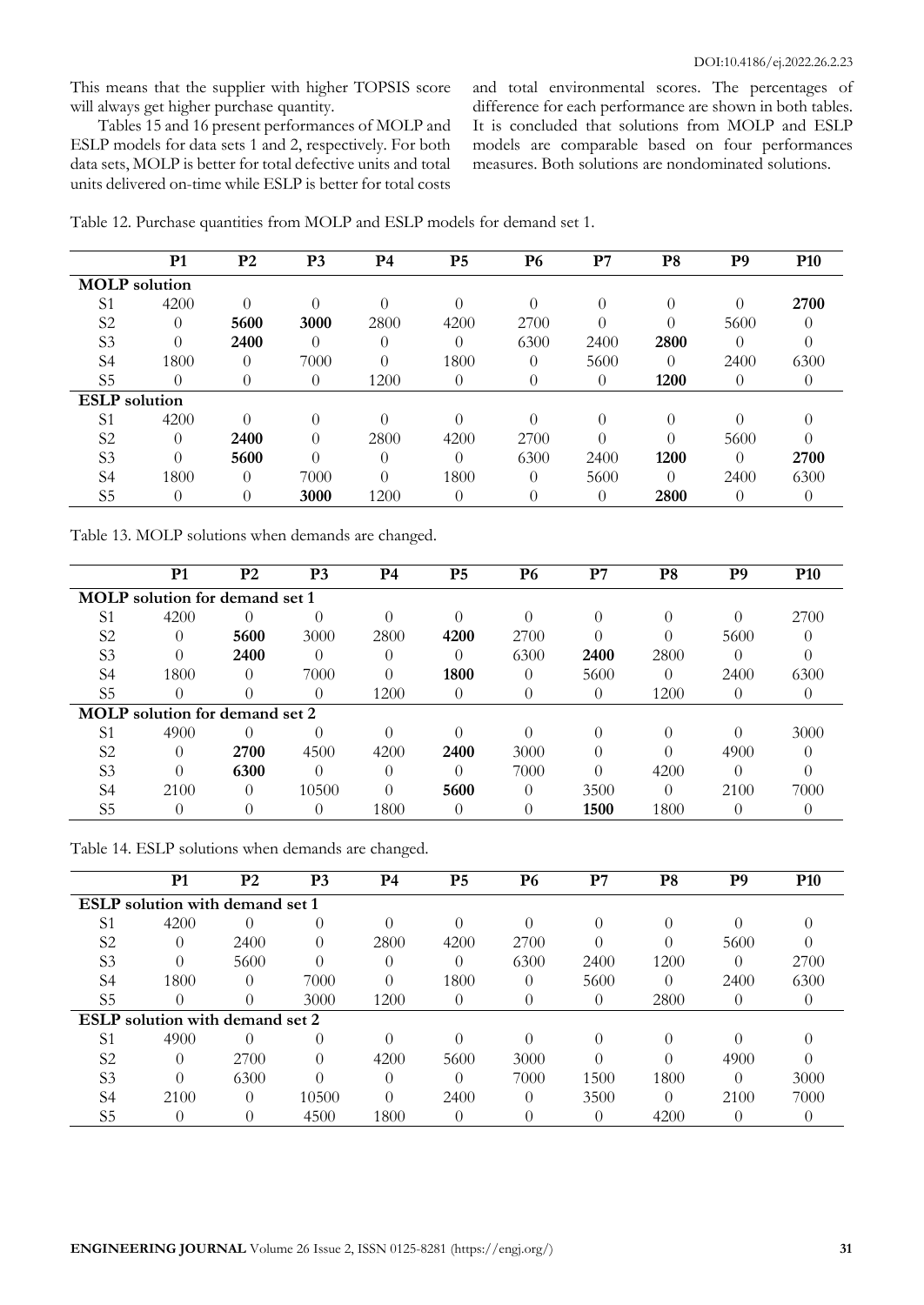DOI:10.4186/ej.2022.26.2.23

Table 15. Performances of MOLP and ESLP for demand set 1.

| Performances                  | <b>MOLP</b> | <b>ESLP</b> | % difference               |
|-------------------------------|-------------|-------------|----------------------------|
| Total costs (Baht)            | 6,152,400   | 6,099,400   | MOLP is worse by 0.87 $\%$ |
| Total defective units         | 1,055       | 1,107       | ESLP is worse by 4.93 $\%$ |
| Total units delivered on-time | 69,838      | 69,719      | ESLP is worse by 0.17 $\%$ |
| Total environment scores      | 193,500     | 204,500     | MOLP is worse by 5.38 $\%$ |

Table 16. Performances of MOLP and ESLP for demand set 2.

| <b>Performances</b>           | <b>MOLP</b> | ESLP      | % difference               |
|-------------------------------|-------------|-----------|----------------------------|
| Total costs (Baht)            | 7,584,500   | 7,293,000 | MOLP is worse by $4.00\%$  |
| Total defective units         | 1.217       | 1,252     | ESLP is worse by 2.88 $\%$ |
| Total units delivered on-time | 80,974      | 80,446    | ESLP is worse by 0.65 $\%$ |
| Total environment scores      | 236,900     | 240,600   | MOLP is worse by 1.54 $\%$ |

## **4.4. Managerial Insights Obtained from the Results**

The result of SOLP models indicates that a normal practice, which tries to minimize total purchase cost, is not a sustainable solution because when the total purchase cost is minimized, other performance measures, especially environmental performance are not good, or may be worst. Minimizing total purchase cost may result in a high short-term profit but the supply chain may not last until next generations or unsustainable.

Although MOLP models receive high attentions from many researchers and the models have complicated multiple objectives and constraints. Many models do not provide consistent solutions with the supplier evaluation scores. This means that the supplier with higher evaluation score may not get more purchase orders from the buyer. By concept, MOLP models optimize overall performance measures set by the buyers, which is very reasonable for the buyer organization. However, purchasing managers and top management of the buyer organization may not be convinced to believe in the results from complicated mathematical models that cannot be easily explained verbally. As long as the supplier with lower score may get more purchase orders, the purchasing manager may be suspected for corruption or bias. Another weakness of the MOLP models is that the suppliers may lack of motivation to improve performances based on the supplier evaluation scores since higher score may not be directly related to more purchase orders. The suppliers may try to make good personal relationships with the purchasing department instead.

The ESLP model presented in this paper is simpler than the MOLP model since it has only one simple objective. Its solutions can be easily verified. It always generates the consistent solution that suppliers with higher evaluation score will get more purchase orders. Comparison of satisfactions of cost, quality, delivery, and environmental scores of MOLP and ESLP models reveal that they are better and worse for some aspects. One does not outperform another. The ESLP model can handle multiple issues of sustainability using evaluation scores of suppliers and some simple constraints. The ESLP model

can be further extended to include more issues related to social, environment, and disruption of the supply chain.

# **5. Conclusions**

This paper addresses an important issue that the order allocation to suppliers should be consistent to the supplier evaluation scores. It proposes two models, namely, MOLP and ESLP models. The MOLP model has four objective functions of maximizing total purchase cost, minimizing total defective unit, maximizing total units delivered ontime, and maximizing total environmental scores. The method to compromise among four objectives is maximizing weighted average satisfactions of four objectives. The ESLP model utilizes supplier evaluation scores obtained from TOPSIS method as a basis to allocate the orders to suppliers. It maximizes a sum of product of evaluation scores and purchase quantities. Both models have similar constraints where some of them are used to handle social and disruption issues of the supply chain. Both models are solved by an OpenSolver, which is an add-in software in Microsoft Excel software. This solver and software are readily available in most companies. Experimental results based on a simplified real case reveal that both models offer reasonable solutions. MOLP model results in inconsistent order allocation based on the supplier evaluation scores and priority of orders to suppliers may be changed when the customer demands are changed. ESLP model always results in consistent order allocation although customer demands are changed. Both models offer non-dominated solutions, which means that they are better and worse for some aspects but not all aspects. Performances of both models are comparable. This paper highlights the importance of developing the integrated supplier evaluation and order allocation method that offers consistent order allocation to suppliers based on the supplier evaluation scores.

This paper has significant contributions. First, it is an original study that analyzes and compares performances of MOLP and ESLP models for supplier selection and order allocation to suppliers. It highlights advantages and disadvantages of both models. Second, this paper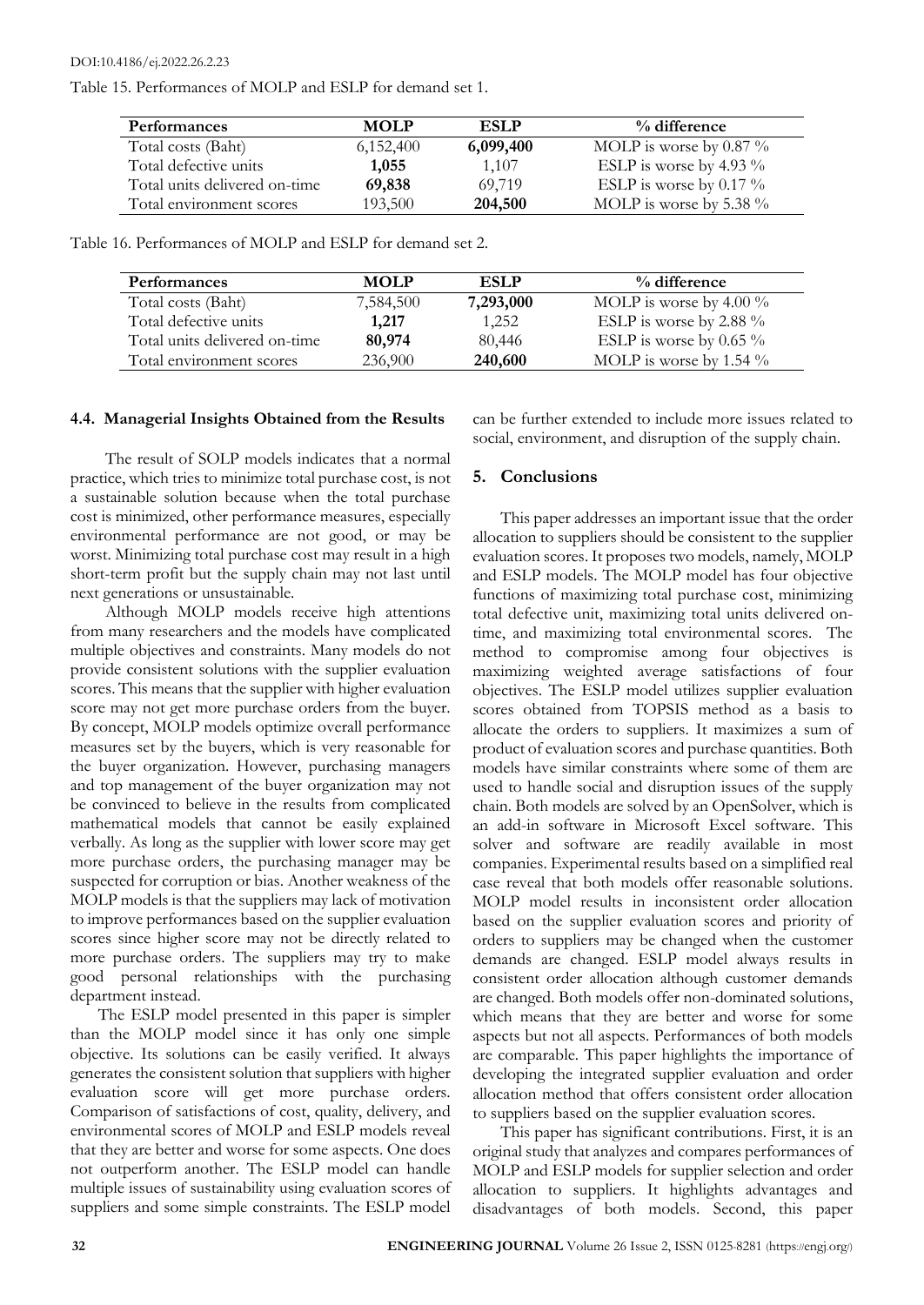proposes an important issue, which is very important in practice but may be overlooked by previous research works, that the order allocation to suppliers should be consistent to the supplier evaluation scores. The supplier with higher evaluation score should get more purchase orders from the buyer. Practically, the supplier evaluation scores are publicly announced and all suppliers believe that higher evaluation score will lead to more orders. A recent previous work develops a fuzzy supplier selection and order allocation model that generates a weight-consistent solution [28]. The weight-consistent solution is the solution that has higher satisfaction or achievement level for the objective with higher weight. The weightconsistent solution is different from the solution with consistent order allocation to evaluation score.

There are some limitations of this paper. First, all parameters are constant and uncertainty of data are not considered. In practice estimation of parameters as constants may not be accurate. Second, the disruption of supply chain issue is handled by only a simple constraint that at least two suppliers must be maintained for each product. Additional mechanisms to handle this issue should be developed. Third, this paper handles the social issue considering only the supplier aspect that the minor supplier should get not too low purchase quantity to ensure that all suppliers are survived and the supply chain is sustained. The social issues should be extended to cover all stakeholders of the supply chain.

To overcome the limitations, further studies in this field are recommended. First, some input parameters which are uncertain should be estimated as fuzzy numbers. As a result, some constraints and objective functions may be fuzzy. Suitable methods to defuzzify the constraints, and handle multiple fuzzy objectives must be developed. A research work [29] presents suitable aggregation operators for multiple objectives considering risk preferences of a decision maker. Moreover, two-phase LP based heuristics [30] may be used to solve big problems instead of the OpenSolver proposed in this paper.

Second, additional method to handle the disruption issue may be done by developing an objective function to minimize the total level of risk associated with all selected suppliers. Third, the social score of suppliers should be determined related to major CSR (corporate social responsibility) activities of suppliers. Then, the total social scores may be maximized by the model. Finally, the purchase quantities may be controlled to be consistent with the supplier evaluation scores using a set of constraints similar to those presented by Suprasongsin et al. [28]. This method allows to handle various aspects of sustainability by multiple objective functions.

# **References**

[1] F. E. Boran, S. Genç, M. Kurt, and D. Akay, "A multi-criteria intuitionistic fuzzy group decision making for supplier selection with TOPSIS method," *Expert Syst. Appl*., vol. 36, no. 8, pp. 11363-11368, Oct. 2009.

- [2] A. Arabsheybani, M. M. Paydar, and A. S. Safaei, "An integrated fuzzy MOORA method and FMEA technique for sustainable supplier selection considering quantity discounts and supplier's risk," *J. Clean. Prod*., vol.190, pp. 577-591, July 2018.
- [3] N. Phumchusri and S. Tangsiriwattana, "Optimal supplier selection model with multiple criteria: a case study in the automotive parts industry," *Eng. J.*, vol. 23, no. 1, pp. 191-203, Jan. 2019.
- [4] K. Shaw, R. Shankar, S. S. Yadav, and L. S. Thakur, "Supplier selection using fuzzy AHP and fuzzy multi-objective linear programming for developing low carbon supply chain," *Expert Syst. Appl*., vol. 39, no. 9, pp. 8182-8192, Jul. 2012.
- [5] F. Vahidi, S. A. Torabi, and M. J. Ramezankhani, "Sustainable supplier selection and order allocation under operational and disruption risks," *J. Clean. Prod.*, vol.174, pp. 1351-1365, Feb. 2018.
- [6] K. Park, G. E. O. Kremer, and J. Ma, "A regional information-based multi-attribute and multiobjective decision-making approach for sustainable supplier selection and order allocation," *J. Clean. Prod.*, vol.187, pp. 590-604, Jun. 2018.
- [7] D. Kannan, R. Khodaverdi, L. Olfat, A. Jafarian, and A. Diabat, "Integrated fuzzy multi-criteria decisionmaking method and multi-objective programming approach for supplier selection and order allocation in a green supply chain," *J. Clean. Prod*, vol. 47, pp. 355-367, May 2013.
- [8] P. Gupta, K. Govindan, M. K. Mehlawat, and S. Kumar, "A weighted possibilistic programming approach for sustainable vendor selection and order allocation in fuzzy environment," *International Journal of Advanced Manufacturing Technology*, vol. 86, pp. 1785- 1804, Jan. 2016.
- [9] D. Kumar, Z. Rahman, and F. T. S. Chan, "A fuzzy AHP and fuzzy multi-objective linear programming model for order allocation in a sustainable supply chain: A case study," *International Journal of Computer Integrated Manufacturing*, vol. 30, no. 6, pp. 535-551, Feb. 2016.
- [10] A. Memari, A. Dargi, M. R. A. Jokar, R. Ahmad, and A. R. A. Rahim, "Sustainable supplier selection: a multi-criteria intuitionistic fuzzy TOPSIS method," *J. Manuf. Syst*., vol. 50, pp. 9-24, Jan. 2019.
- [11] H. G. Gören, "A decision framework for sustainable supplier selection and order allocation with lost sales," *J. Clean. Prod*., vol. 183, pp. 1156-1169, May 2018.
- [12] P. Ghadimi, F. Ghassemi-Toosi, C. Heavey, "A multi-agent systems approach for sustainable supplier selection and order allocation in a partnership supply chain," *European Journal of Operational Research*, vol. 269, no. 1, pp. 286-301, Aug. 2018.
- [13] A. Fallahpour, E. Udoncy Olugu, S. Nurmaya Musa, K. Yew Wong, and S. Noori, "A decision support model for sustainable supplier selection in sustainable supply chain management," *Computers &*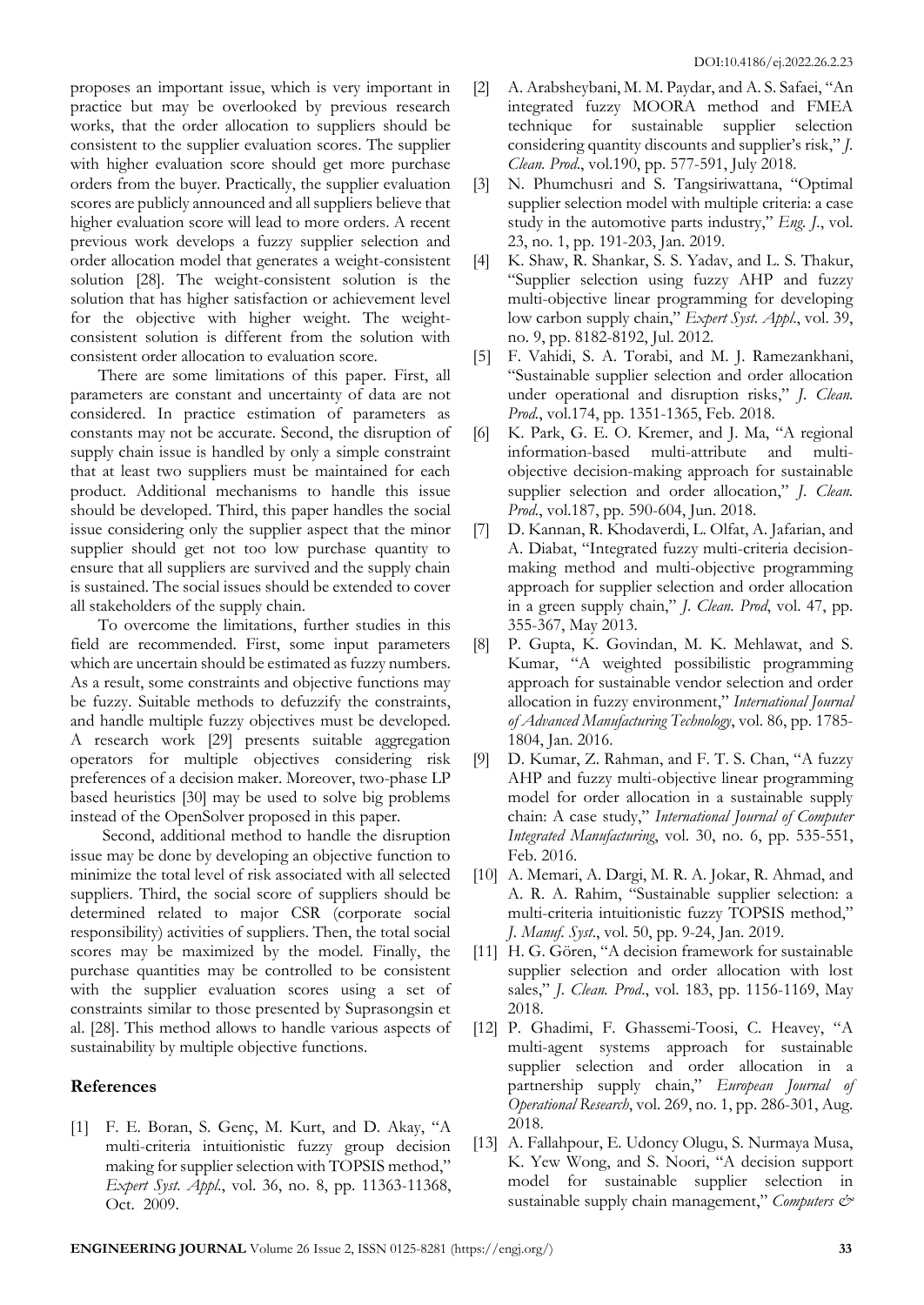*Industrial Engineering*, vol. 105, pp. 391-410, Mar. 2017.

- [14] C. Bai and J. Sarkis, "Integrating sustainability into supplier selection with grey system and rough set methodologies," *International Journal of Production Economics*, vol. 124, no.1, pp. 252-264, Mar. 2010.
- [15] S. Luthra, K. Govindan, D. Kannan, S. K. Mangla, and C. P. Garg, "An integrated framework for sustainable supplier selection and evaluation in supply chains," *Journal of Cleaner Production*, vol. 140, no. 3, pp. 1686-1698, Jan. 2017.
- [16] I. J. Orji and S. Wei, "An innovative integration of fuzzy-logic and systems dynamics in sustainable supplier selection: A case on manufacturing industry," *Computers & Industrial Engineering*, vol. 88, pp. 1-12, Oct. 2015.
- [17] J. Sarkis and D. G. Dhavale, "Supplier selection for sustainable operations: A triple-bottom-line approach using a Bayesian framework," *International Journal of Production Economics*, vol. 166, pp. 177-191, Aug. 2015.
- [18] G. Buyukozkan and G. Cifci, "A novel fuzzy multicriteria decision framework for sustainable supplier selection with incomplete information," *Computers in Industry*, vol. 62, no. 2, pp. 164-174, Feb. 2011.
- [19] P. N. Shalke, M. M. Paydar, and M. Hajiaghaei-Keshteli, "Sustainable supplier selection and order allocation through quantity discounts," *International Journal of Management Science and Engineering Management*, vol. 12, no. 1, pp. 1-13, Feb. 2017.
- [20] A. Amindoust, S. Ahmed, A. Saghafinia, and A. Bahreininejad, "Sustainable supplier selection: A ranking model based on fuzzy inference system," *Applied Soft Computing*, vol. 12, no. 6, pp. 1668-1677, Jun. 2012.
- [21] A. H. Azadnia, M. Z. M. Saman, and K. Y. Wong, "Sustainable supplier selection and order lot-sizing: An integrated multi-objective decision-making process," *International Journal of Production Research*, vol.53, no. 2, pp. 383-408, Jul. 2014.
- [22] S. Hamdan and A. Cheaitou, "Dynamic green supplier selection and order allocation with quantity

discounts and varying supplier availability," *Computers & Industrial Engineering*, vol.110, pp. 573-589, Aug. 2017.

- [23] C. K. Tsai and N. Phumchusri, "Fuzzy analytical hierarchy process for supplier selection: a case study in an electronic component manufacturer," *Eng. J.*, vol. 25, no. 8, pp. 73-86, Aug. 2021.
- [24] H. Moheb-Alizadeh and R. Handfield, "Sustainable supplier selection and order allocation: a novel multiobjective programming model with a hybrid solution approach" *Comput. Ind. Eng*., vol.129, pp. 192-209, Mar. 2019.
- [25] P. Huynh and P. Yenradee, "Vendor managed inventory for multi-vendor single-manufacturer supply chain: a case study of instant noodle industry," *Eng. J.*, vol. 24, no. 6, pp. 91-107, Nov. 2020.
- [26] T. Aktin and Z. Gergin, "Mathematical modeling of sustainable procurement strategies: Three case studies," *Journal of Cleaner Production*, vol. 113, pp. 767- 780, Feb. 2016.
- [27] A. Cheraghalipour and S. Farsad, "A bi-objective sustainable supplier selection and order allocation considering quantity discounts under disruption risks: A case study in plastic industry," *Computers & Industrial Engineering*, vol.118, pp. 237-250, Apr. 2018.
- [28] S. Suprasongsin, P. Yenradee, and V. N. Huynh, "A weight-consistent model for fuzzy supplier selection and order allocation problem," *Annals of Operations Research*, vol. 293, no. 2, pp. 587-605, Oct. 2020.
- [29] S. Suprasongsin, P. Yenradee, V. N. Huynh, and C. Charoensiriwath, "Suitable aggregation models based on risk preferences for supplier selection and order allocation problem," *Journal of Advanced Computational Intelligence and Intelligent Informatics*, vol. 22, no. 1, pp. 5-16, Jan. 2018.
- [30] S. Horng and P. Yenradee, "Performance comparison of two-phase LP-based heuristic methods for capacitated vehicle routing problem with three objectives," *Eng. J.*, vol. 24, no.5, pp. 145- 159, Sep. 2020

 $\bullet$   $\bullet$